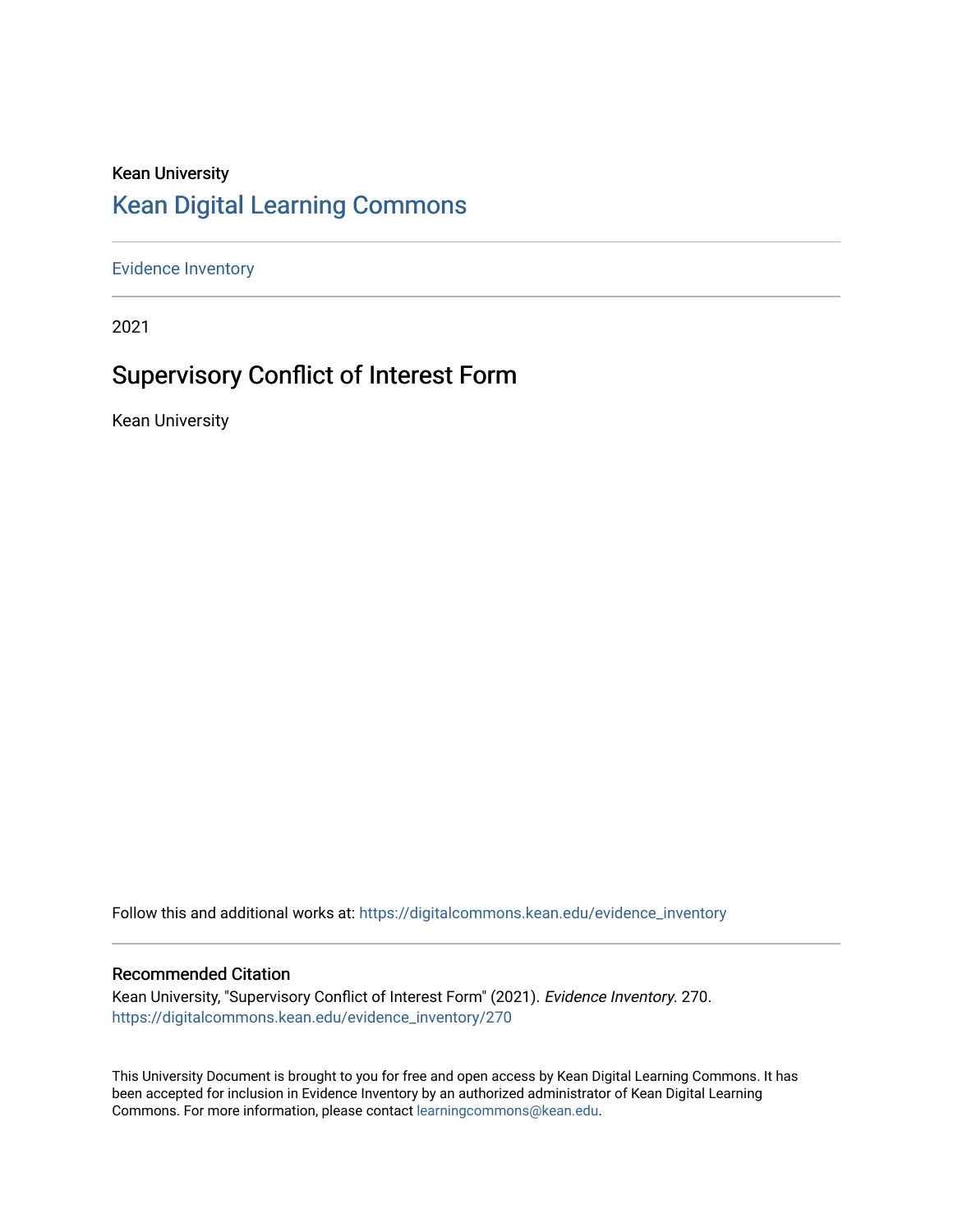### Supervisory Conflict of Interest Form

#### Abstract

Pursuant to N.J.S.A.52:13D-21.2(c), no State officer or employee may supervise or exercise authority over the personnel actions of a relative\* of the State officer or employee. The New Jersey State Ethics Commission has determined that nepotism prohibitions also apply to non-related cohabitants and to supervisors and subordinates who are not cohabitating but are involved in dating relationships. All Supervisors must fill out the Supervisory Conflict of Interest Form.

#### Keywords

Standard II, Conflict, Ethics